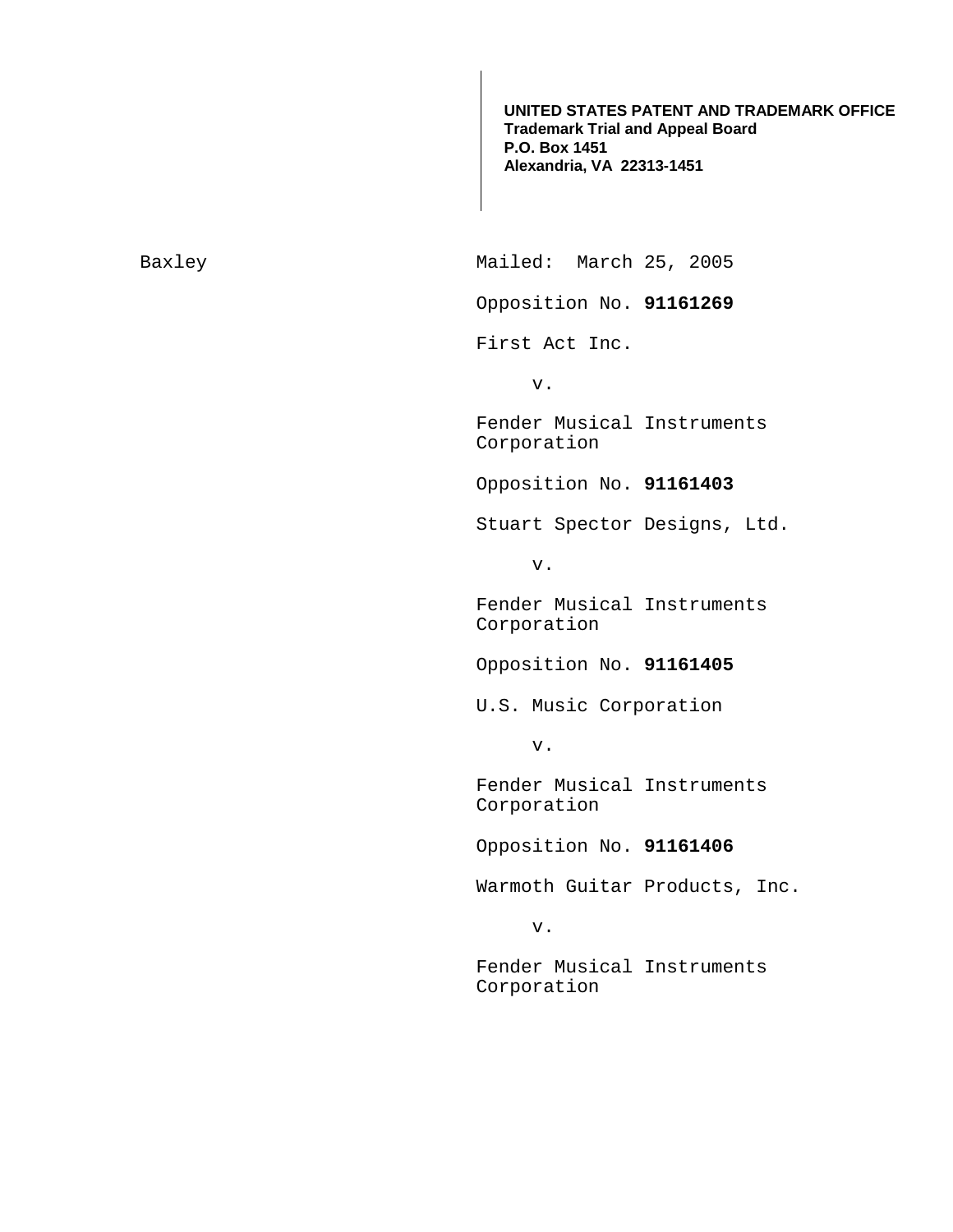Opposition No. **91161411**  Indoor Storm, Ltd. v. Fender Musical Instruments Corporation Opposition No. **91161413**  Tradition Guitars, Inc. v. Fender Musical Instruments Corporation Opposition No. **91161420**  Raise Praise, Inc. d/b/a Tom Anderson Guitar Works v. Fender Musical Instruments Corporation Opposition No. **91161422**  Schecter Guitar Research, Inc. v. Fender Musical Instruments Corporation Opposition No. **91161486**  JS Technologies, Inc. v. Fender Musical Instruments Corporation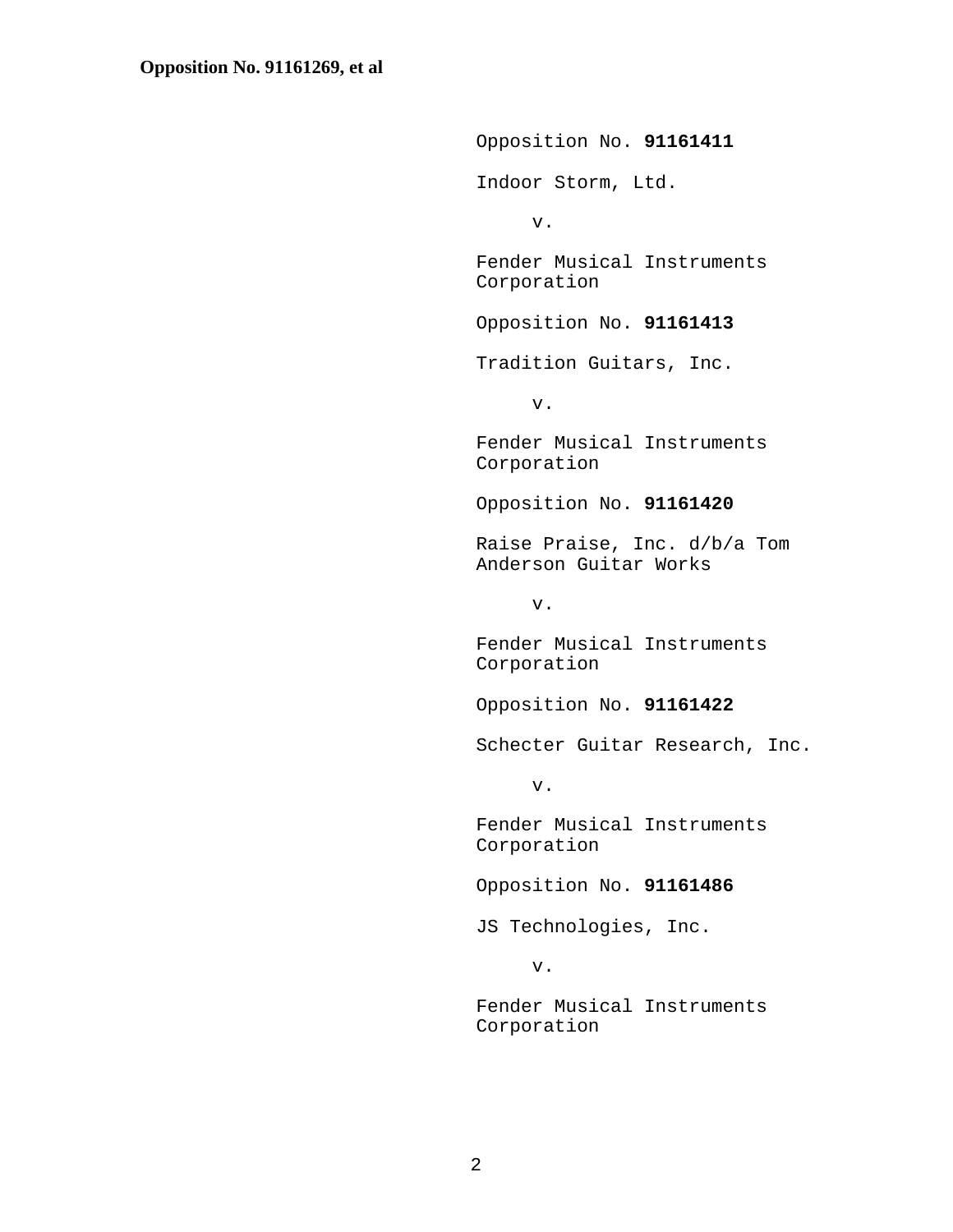Opposition No. **91161518**  W D Music Products, Inc. v. Fender Musical Instruments Corporation Opposition No. **91161519**  Sadowsky Guitars Ltd. v. Fender Musical Instruments Corporation Opposition No. **91161520**  The ESP Guitar Company v. Fender Musical Instruments Corporation Opposition No. **91162245**  Opposition No. **91162246**  Opposition No. **91162923**  Hoshino Gakki Co., Ltd. and Hoshino USA, Inc. v. Fender Musical Instruments Corporation Opposition No. **91162312**  Lakland Musical Instruments, LLC v. Fender Musical Instruments Corporation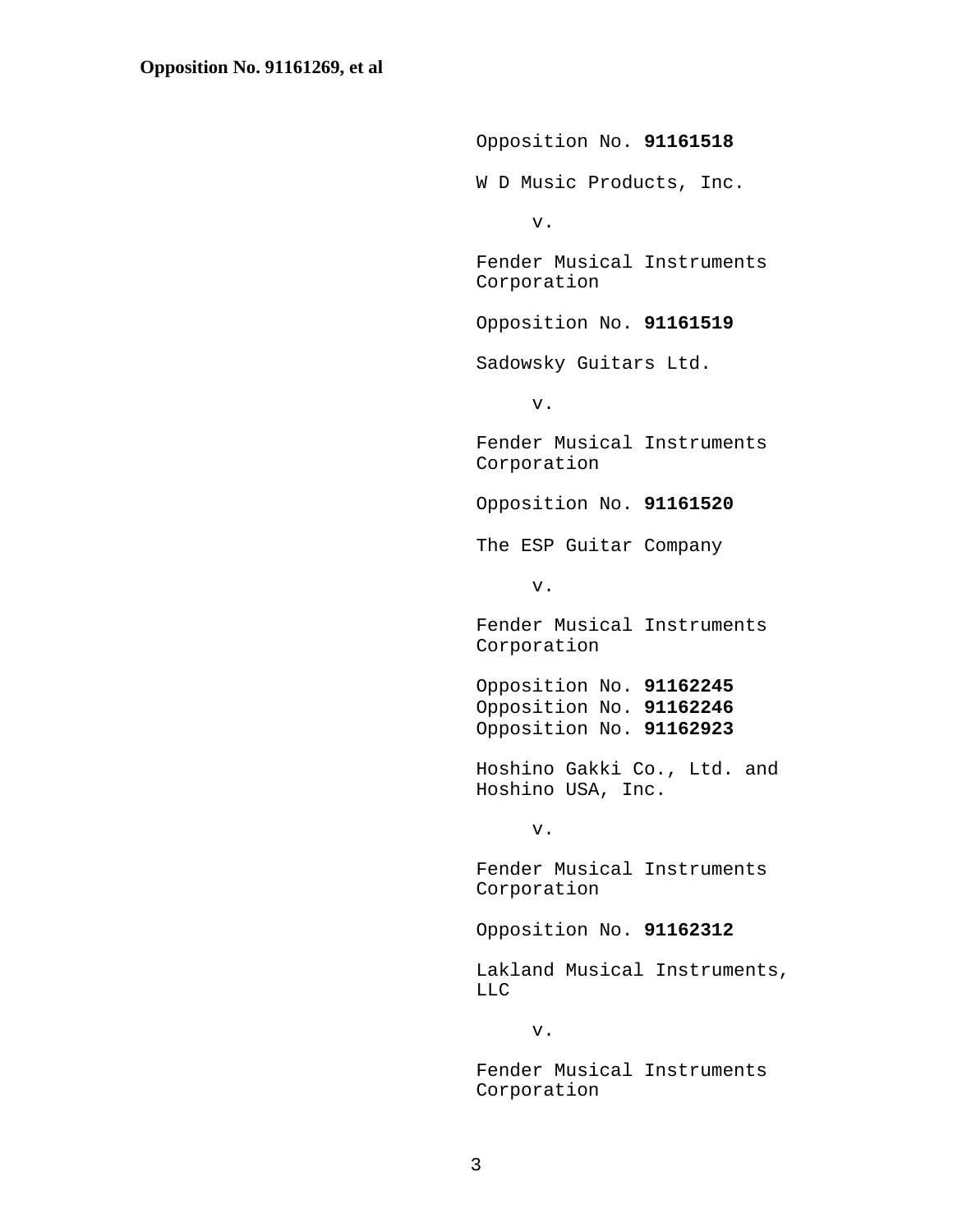Opposition No. **91162313**  Michael Tobias v. Fender Musical Instruments Corporation Opposition No. **91162483**  Richard Keldsen v. Fender Musical Instruments Corporation Opposition No. **91162484**  MBT International, Inc. v. Fender Musical Instruments Corporation Opposition No. **91162485**  Levinson Music Products Ltd**.** v. Fender Musical Instruments Corporation Opposition No. **91162497**  James Triggs v. Fender Musical Instruments

Corporation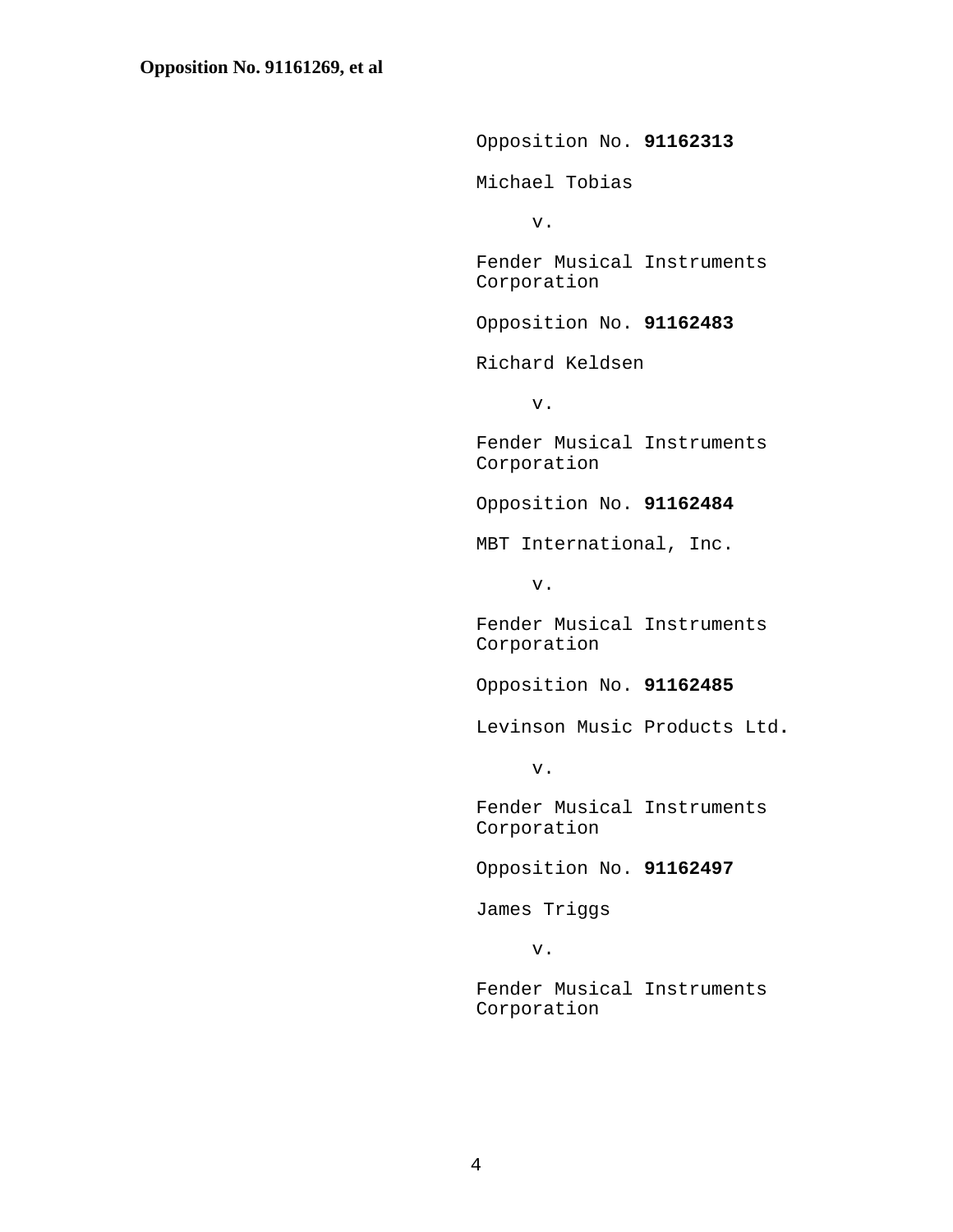e<br>S

Opposition No. **91162498**  Peavey Electronics Corporation v. Fender Musical Instruments Corporation

(as consolidated)

## **Andrew P. Baxley, Interlocutory Attorney:**

 On January 28, 2005, the Board issued an order in which it notified the parties to Opposition Nos. 91160180 and 91160351 and the above-captioned proceedings that it intends to consolidate as many as feasible of the pending oppositions to registration of the claimed marks in applicant's involved application Serial Nos. 76515928, 76516126, and 76516127. In that order, the Board allowed opposers thirty days to appoint a lead counsel to supervise and coordinate the conduct of their cases. Opposers filed a letter dated February 28, 2005 which states that Ronald S. Bienstock has been appointed as opposers' lead counsel in the above captioned proceedings. $^{\mathrm{1}}$ 

5

<sup>&</sup>lt;sup>1</sup> Opposers' letter appointing their lead counsel in the abovecaptioned proceedings does not include any proceeding numbers. Accordingly, such letter did not become associated with any of the above-captioned proceeding files. However, at the request of the Board attorney assigned to these cases, opposers' lead counsel transmitted by facsimile a copy of that letter to the Board on March 22, 2005.

Opposer's letter does not include proof of service upon applicant, as is required by Trademark Rule  $2.119(a)$ . However, in the interest of moving these proceedings forward without further delay, the Board will consider that letter. Opposers are advised that any further papers filed in this proceeding that do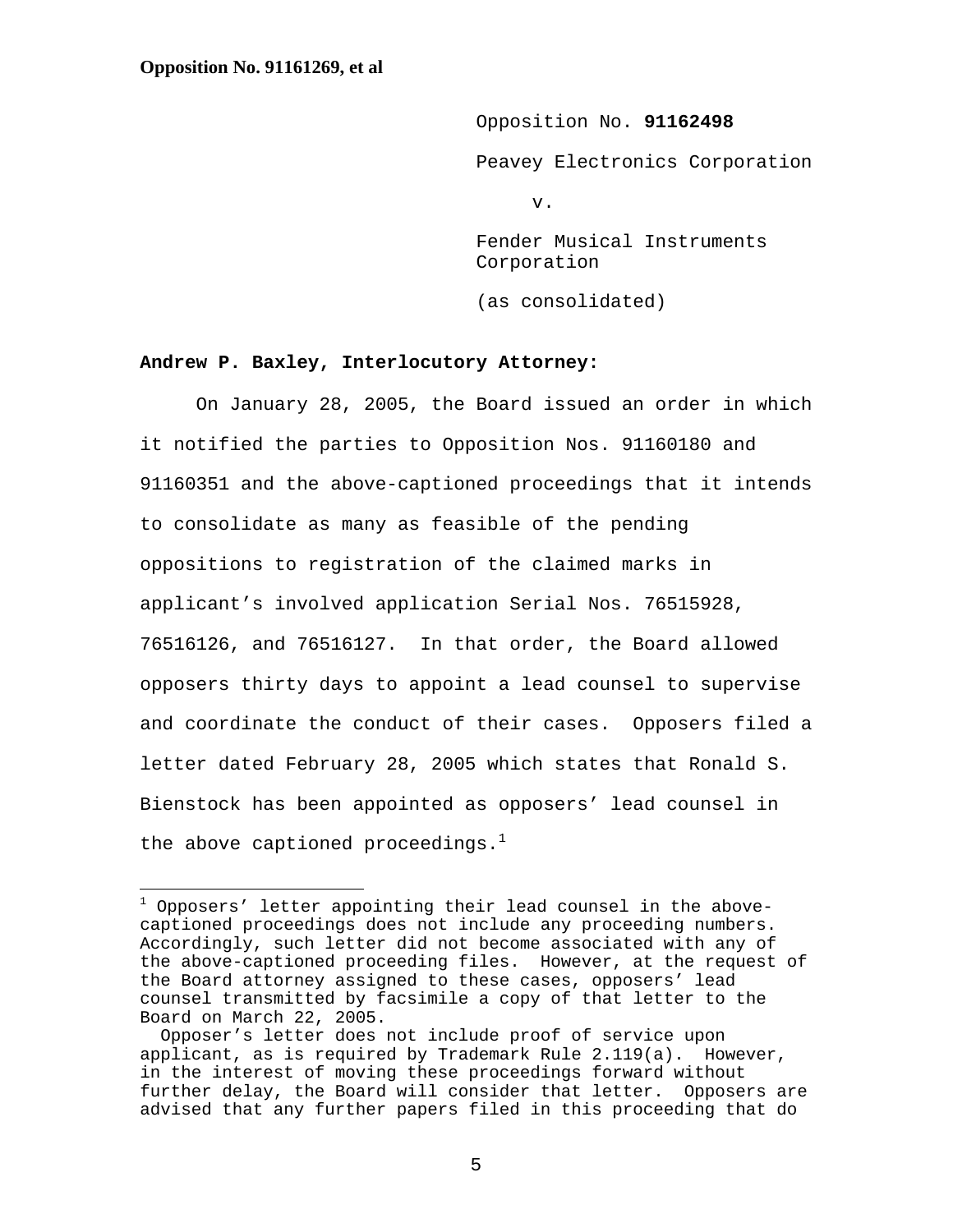## **Opposition No. 91161269, et al**

 $\overline{\phantom{0}}$ 

The Board hereby orders the consolidation of the abovereferenced proceedings inasmuch as the proceedings involve common questions of law and fact. $^2$  In view thereof, Opposition Nos. 91161269, 91161403, 91161405, 91161406, 91161411, 91161413, 91161420, 91161422, 91161486, 91161518, 91161519, 91161520, 91162245, 91162246, 91162312, 91162313, 91162483, 91162484, 91162485, 91162497, 91162498, and 91162923 are hereby consolidated.

 The consolidated cases may be presented on the same record and briefs. See Helene Curtis Industries Inc. v. Suave Shoe Corp., 13 USPQ2d 1618 (TTAB 1989) and Hilson Research Inc. v. Society for Human Resource Management, 26 USPQ2d 1423 (TTAB 1993).

 The Board filed will be maintained in Opposition No. 91161269 as the "parent" case. As a general rule, from this

not include proof of service upon applicant in compliance with Rule 2.119(a) will receive no consideration.

 Opposition No. 91160180, wherein Red Planet Management Corporation ("Red Planet") opposed registration of the marks in applicant's involved applications, was dismissed with prejudice in a March 22, 2005 order, following the filing of a withdrawal of that opposition without applicant's consent on March 7, 2005. The statement in opposers' letter that James Lollar, the opposer in Opposition No. 91160351, will remain outside of the intended consolidation is noted. In a March 23, 2005 order, Opposition No. 91160351 was suspended pending final determination, including all appeals and remands, of the abovecaptioned proceedings.

 $^2$  When cases involving common questions of law or fact are pending before the Board, the Board may order the consolidation of the cases. See Fed. R. Civ. P. 42(a); Regatta Sport Ltd. v. Telux-Pioneer Inc., 20 USPQ2d 1154 (TTAB 1991); Estate of Biro v. Bic Corp., 18 USPQ2d 1382 (TTAB 1991); and TBMP Section 511 (2d ed. rev. 2004).

6